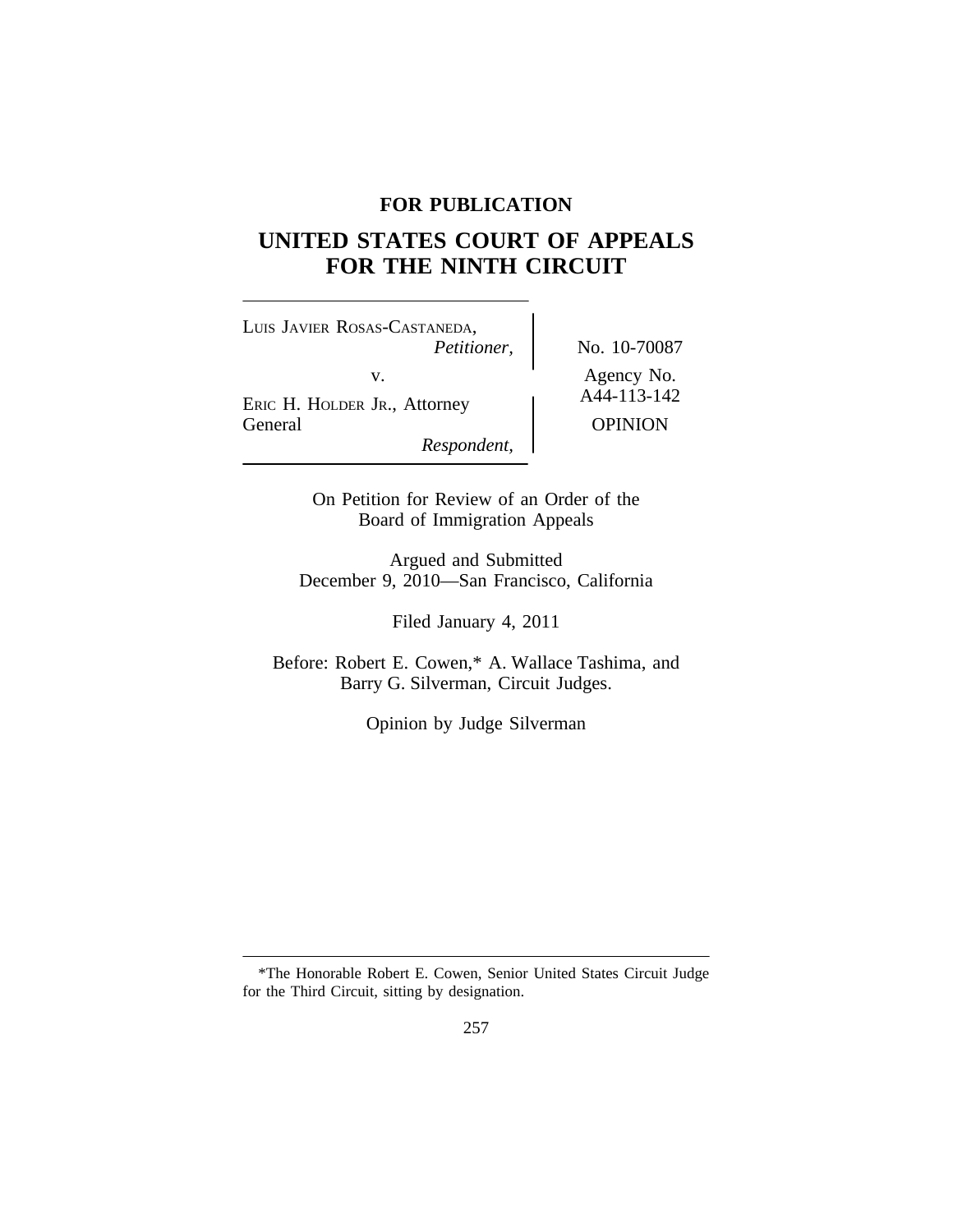# **COUNSEL**

John M. DeStefano, III (argued), Snell & Wilmer, L.L.P, Phoenix, Arizona, for the petitioner.

Tony West, Assistant Attorney General; Linda S. Wernery, Assistant Director; James E. Grimes (argued), Senior Litigation Counsel, Office of Immigration Litigation, Civil Division, Department of Justice, Washington, D.C., for the respondent.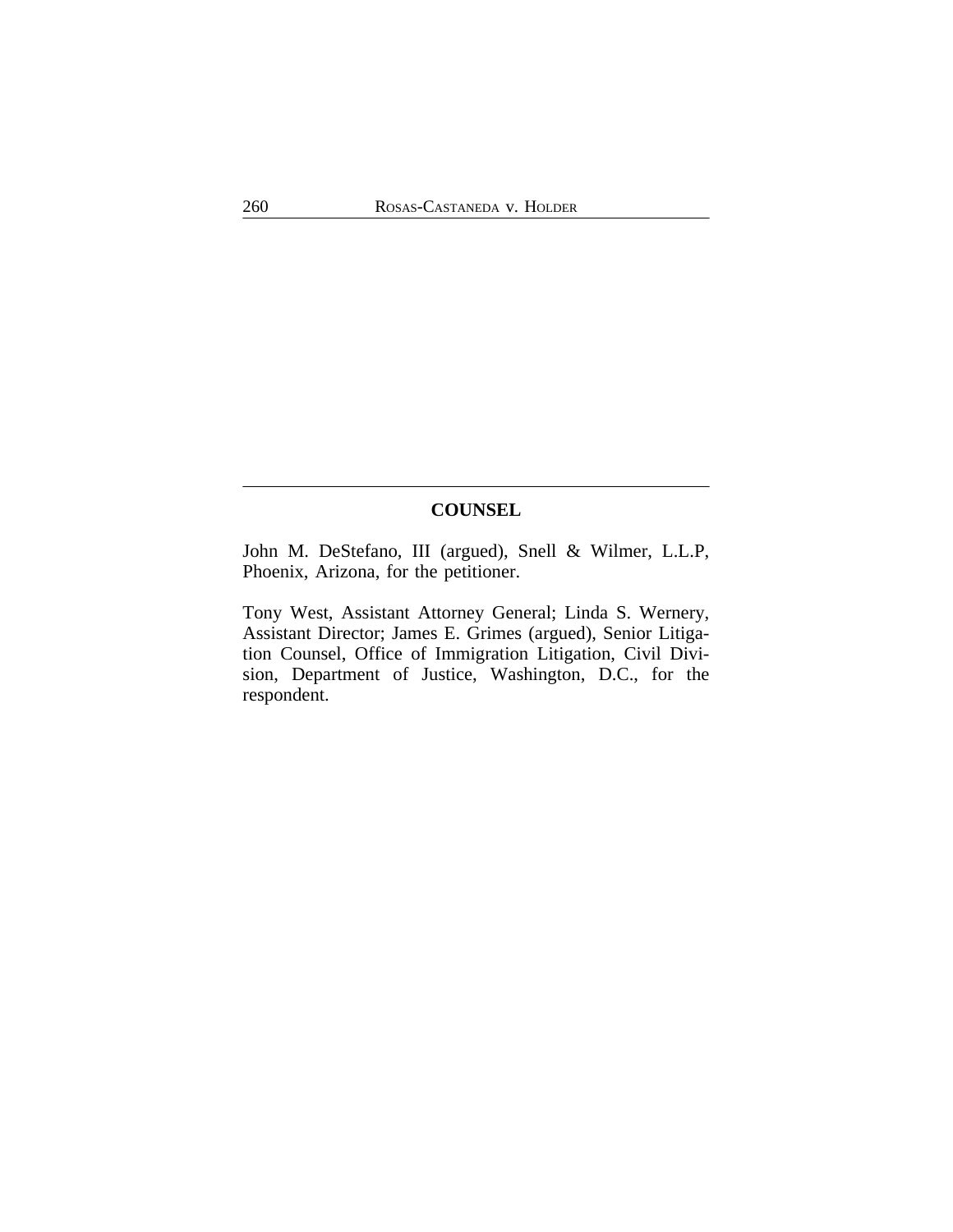#### **OPINION**

### SILVERMAN, Circuit Judge:

Luis Javier Rosas-Castaneda, a native and citizen of Mexico and a lawful permanent resident of the United States, was convicted of attempted transportation for sale of an amount of marijuana weighing more than two pounds in violation of Arizona law. An Immigration Judge found Rosas-Castaneda removable based on his conviction for a controlled substance violation, but found the record of conviction unclear as to whether his offense constituted an aggravated felony. The IJ requested that Rosas-Castaneda submit the criminal transcript to corroborate the inconclusive record; however, Rosas-Castaneda declined to provide any further evidence of his conviction. Instead, Rosas-Castaneda argued, citing *Sandoval-Lua v. Gonzales*, 499 F.3d 1121 (9th Cir. 2007), that he met his burden for relief from removal because the record of conviction did not conclusively prove that his offense constituted an aggravated felony. The IJ denied his application for cancellation of removal. On appeal, the BIA affirmed, ruling that the REAL ID Act changes the result of *Sandoval-Lua*. We hold today that it does not. Both before and after the REAL ID Act, including at the time *Sandoval-Lua* was decided, the burden of proof was, is, and remains on the alien. In this particular respect, the REAL ID Act merely codified existing law. Therefore, the REAL ID Act did not affect the holding in *Sandoval-Lua*.

### *FACTUAL AND PROCEDURAL BACKGROUND*

Rosas-Castaneda entered the United States as a lawful permanent resident on August 13, 1993. On December 15, 2006, Rosas-Castaneda was charged with one count of attempted transportation for sale of an amount of marijuana weighing more than two pounds and one count of knowingly possessing for sale an amount of marijuana weighing more than four pounds. On March 22, 2007, he signed an agreement to plead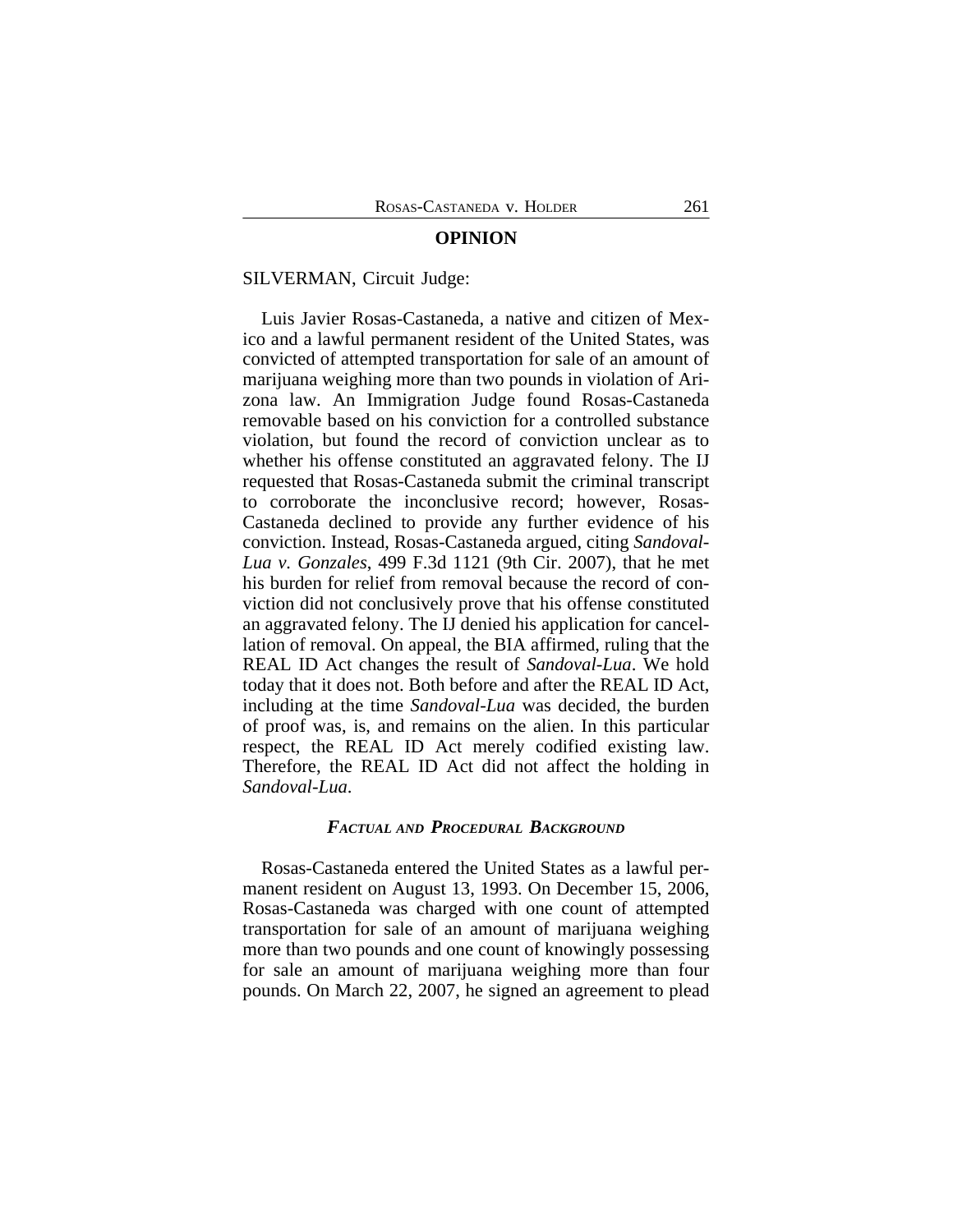guilty to one count: "attempted transportation of marijuana for sale, involving more than two pounds, a class three felony, in violation of A.R.S. §§ 13-1001, 13-3405, 13-3401, 13-601, 13-702, and 13-801." On April 23, 2007, he was convicted in Maricopa County Superior Court on that count and sentenced to 30 months' incarceration.

Rosas-Castaneda was served with a notice to appear on April 25, 2007, alleging that he was removable because his conviction constituted (1) an aggravated felony, as defined in 8 U.S.C. § 1101(a)(43)(B) (illicit trafficking in a controlled substance) and (U) (attempt to commit an aggravated felony), and (2) a violation of a law relating to a controlled substance, as defined in 8 U.S.C. § 1227(a)(2)(B)(i). Rosas-Castaneda denied removability.

On June 12, 2009, the IJ admitted Rosas-Castaneda's conviction documents into evidence — the criminal complaint against him and his plea agreement. Based on these documents, the IJ found Rosas-Castaneda removable on account of his conviction for a controlled substance offense, but not on the basis of a conviction for an aggravated felony. The IJ found that the statute under which Rosas-Castaneda had been convicted was divisible, and that the government had failed to prove by clear and convincing evidence that Rosas-Castaneda's offense constituted an aggravated felony for purposes of removal.

After the IJ found him removable based on the conviction for a controlled substance offense, Rosas-Castaneda stated his intention to apply for cancellation of removal. Aggravated felons are not eligible for cancellation of removal. 8 U.S.C. § 1229b(a). Having found the statute of conviction divisible, the IJ reviewed the record of conviction. These documents reveal only that Rosas-Castaneda was convicted of one count of "[a]ttempted transportation of marijuana for sale, involving more than two pounds, a class 3 felony in violation of A.R.S. §§ 13-1001, 13-3405, 13-3401, 13-610, 13-701, 13-702, and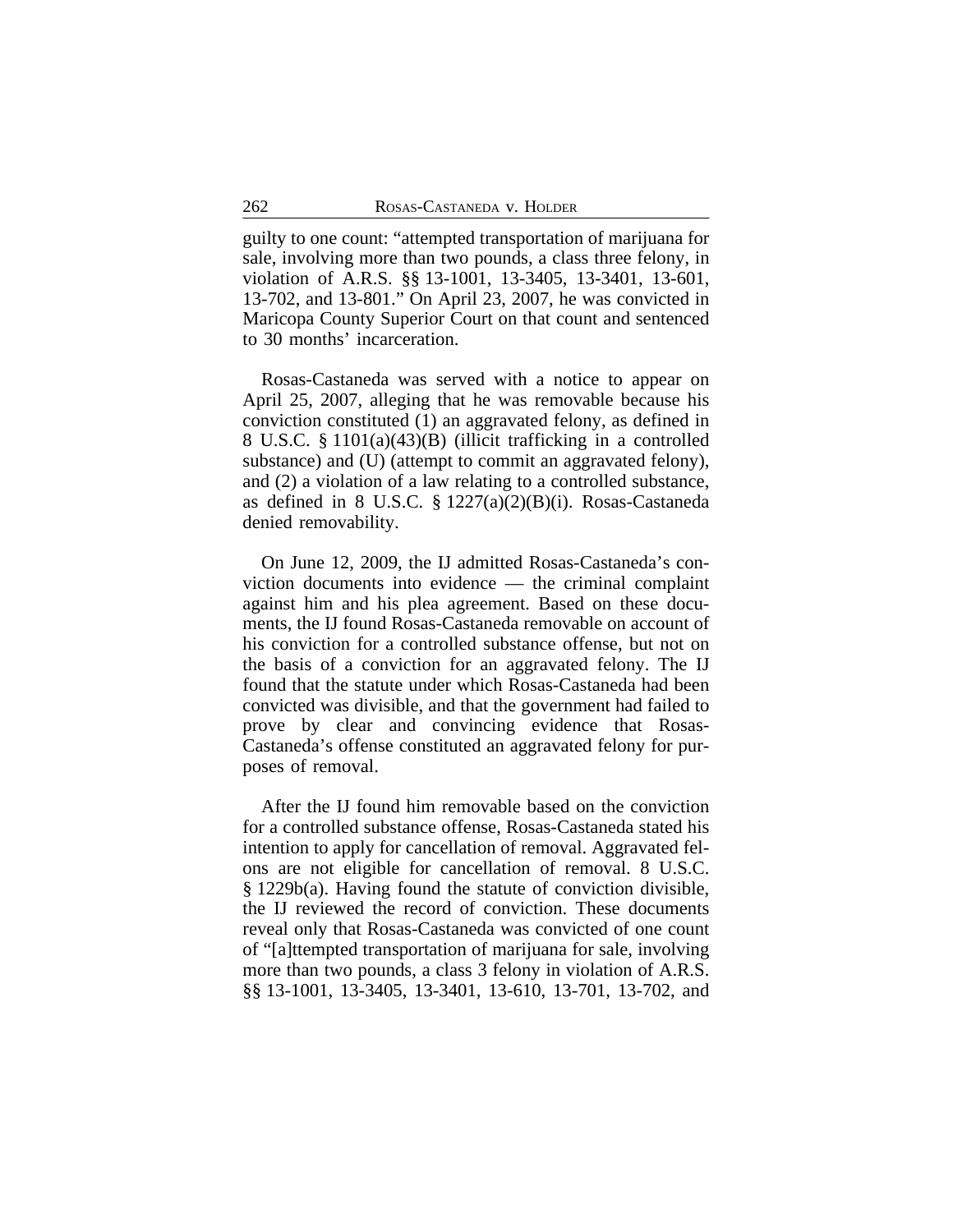13-801." The IJ found the record of conviction inconclusive and ordered Rosas-Castaneda to produce a transcript of his Arizona criminal court plea hearing.

Rosas-Castaneda argued that under *Sandoval-Lua*, 499 F.3d 1121, to meet his burden of proof to establish eligibility for cancellation of removal, he needed only to prove that the record of conviction is inconclusive as to whether he was convicted of an aggravated felony. The IJ rejected that argument, distinguishing *Sandoval-Lua* as inapplicable to applications for relief submitted under the subsequently enacted REAL ID Act, and held that the REAL ID Act placed the burden on Rosas-Castaneda to comply with a request to corroborate inconclusive conviction documents. Rosas-Castaneda represented that he would request the transcript, and the IJ continued the proceedings — first until July 28, 2009, then again until September 3, 2009.

In a hearing on September 3, 2009, Rosas-Castaneda argued that (1) the rule stated in *Sandoval-Lua* applied to post-REAL ID Act cases, (2) he was not required to present any further conviction documents to meet his burden of proof for eligibility for cancellation of removal, and (3) he had met his burden by showing that the judicially noticeable conviction documents in the record were inconclusive as to whether his offense constituted an aggravated felony. The IJ asked Rosas-Castaneda if he had requested and received the transcript of his plea hearing. Rosas-Castaneda responded that he had attempted to get the transcript, but had not yet received it. Rosas-Castanda then declined the IJ's offer of a continuance until the transcript arrived. The IJ proceeded to receive evidence in support of Rosas-Castaneda's application for cancellation of removal "in the interest of judicial economy." The IJ issued an oral decision and order at the close of the hearing.

The IJ found Rosas-Castaneda removable based on his conviction of an offense relating to a controlled substance, and denied his application for cancellation of removal based on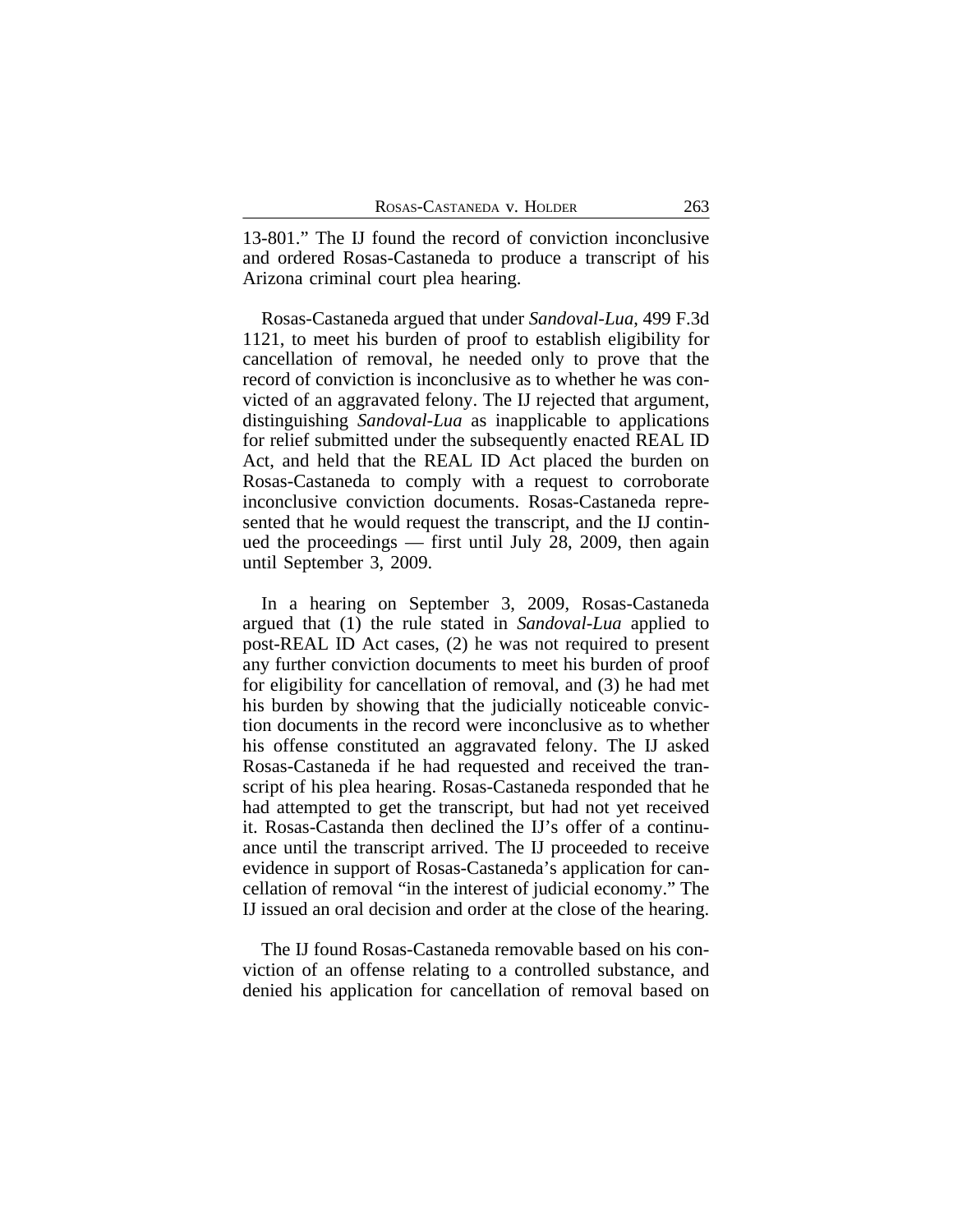his failure to prove conclusively that he had not been convicted of an aggravated felony. The IJ held that under the REAL ID Act, Rosas-Castaneda could be required to produce transcripts from the state criminal proceedings as "corroborating evidence." The IJ distinguished *Sandoval-Lua* on the grounds that *Sandoval-Lua* did not apply post-REAL ID Act. The IJ also found that if Rosas-Castaneda were eligible for cancellation of removal, then his application for relief would have "merited] a favorable exercise of discretion."

On appeal, the BIA did not review whether Rosas-Castaneda's conviction documents were, in fact, inconclusive; nonetheless, the Board affirmed the IJ's decision that the production of an inconclusive record of conviction did not carry Rosas-Castaneda's burden to prove eligibility for cancellation of removal. The BIA also distinguished our decision in *Sandoval-Lua* as not applicable to applications for relief filed after the effective date of the REAL ID Act. Furthermore, the BIA, having found him ineligible for cancellation of removal, mooted the IJ's finding that, if eligible, Rosas-Castaneda's application would merit a favorable exercise of discretion in granting cancellation of removal. Rosas-Castaneda's appeal was dismissed, and he has been removed from the United States.**<sup>1</sup>**

## *JURISDICTION*

On January 11, 2010, Rosas-Castaneda filed a timely petition for review of the BIA's December 18, 2009, final order of removal. This Court has jurisdiction to review the petition's constitutional and legal claims pursuant to 8 U.S.C. § 1252(a)(2)(D). Jurisdiction in the immigration proceedings was proper under 8 U.S.C. § 1229a.

<sup>&</sup>lt;sup>1</sup>We retain jurisdiction notwithstanding Rosas-Castaneda's having been removed. *See* 8 U.S.C. § 1252(d); *Andreiu v. Ashcroft*, 253 F.3d 477, 484 (9th Cir.2001) (en banc).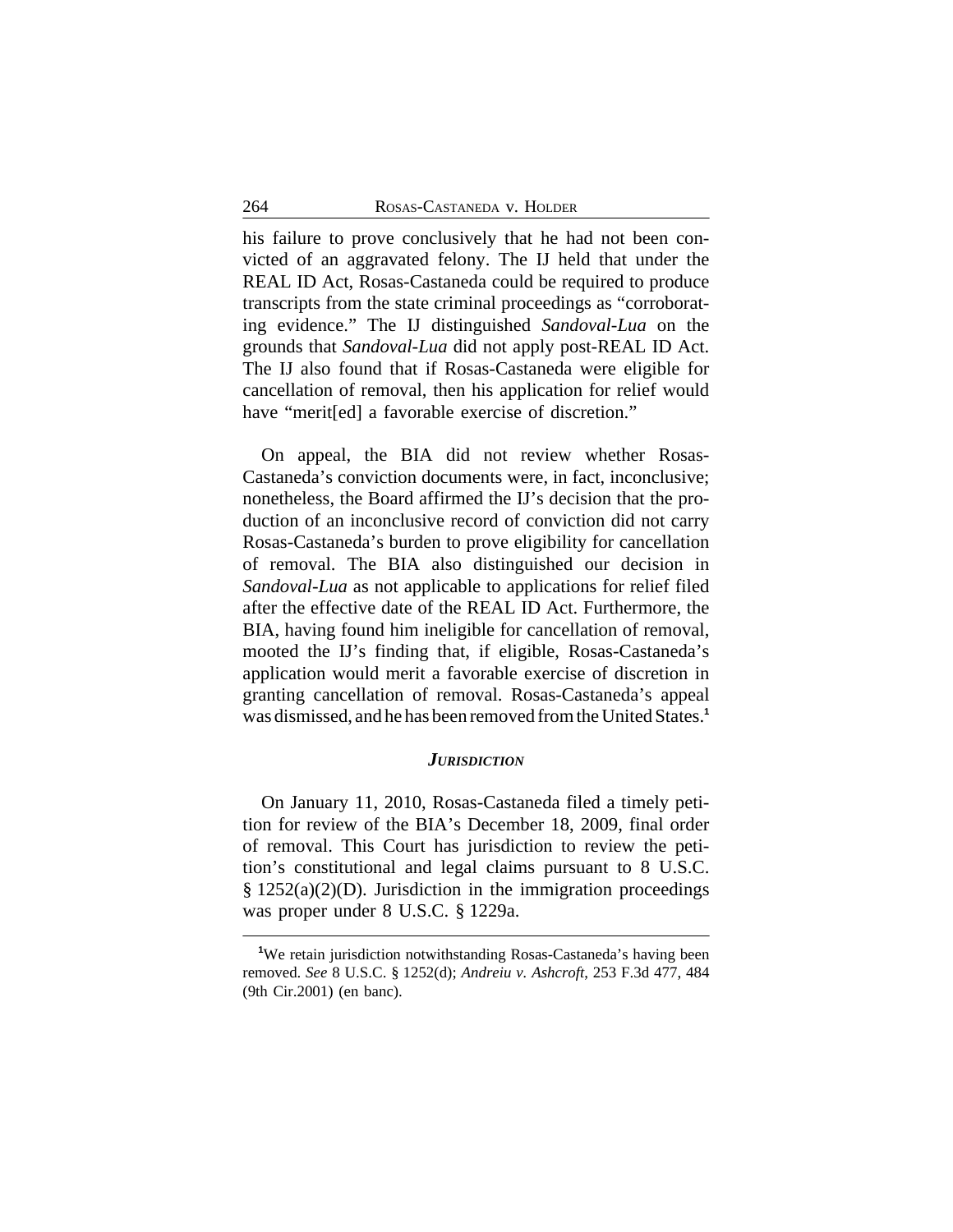#### *STANDARD OF REVIEW*

We review the unpublished decision of the BIA under the deference scheme set forth in *Skidmore v. Swift & Co.*, 323 U.S. 134, 65 S. Ct. 161, 89 L.Ed. 124 (1944), "entitling the interpretation to a respect proportional to its power to persuade." *Vasquez v. Holder*, 602 F.3d 1003, 1012 n.8 (9th Cir. 2010) (internal citations and quotations omitted).

"Legal determinations regarding an alien's eligibility for cancellation of removal are reviewed de novo." *Sandoval-Lua*, 499 F.3d at 1126 (quoting *Sinotes-Cruz v. Gonzales*, 468 F.3d 1190, 1194 (9th Cir. 2006)).

## *DISCUSSION*

## **I.** *Sandoval-Lua* **Applies in the Post-REAL ID Act Context.**

Prior to the enactment of the REAL ID Act in 2005, a removable alien applying for discretionary relief from removal had the burden of proving by a preponderance of the evidence (1) that she was eligible for relief, and (2) that her application merited a favorable exercise of discretion. 8 C.F.R. § 1240.8(d). For a lawful permanent resident to prove eligibility for cancellation of removal, she must show that she has (1) been a lawful permanent resident for at least five years; (2) resided in the United States continuously for seven years, regardless of immigration status; and (3) not been convicted of any aggravated felony. *Toro-Romero v. Ashcroft*, 382 F.3d 930, 937 (9th Cir. 2004) (citing 8 U.S.C. § 1229b(a)). Conviction of an aggravated felony constitutes a mandatory ground for denial of relief. *Sandoval-Lua*, 499 F.3d at 1127. Where an alien's conviction "indicates that one or more of the grounds for mandatory denial of the application for relief may apply, the alien shall have the burden of proving by a preponderance of the evidence that such grounds do not apply." *Id.* at 1129 (citing 8 C.F.R. § 1240.8(d)).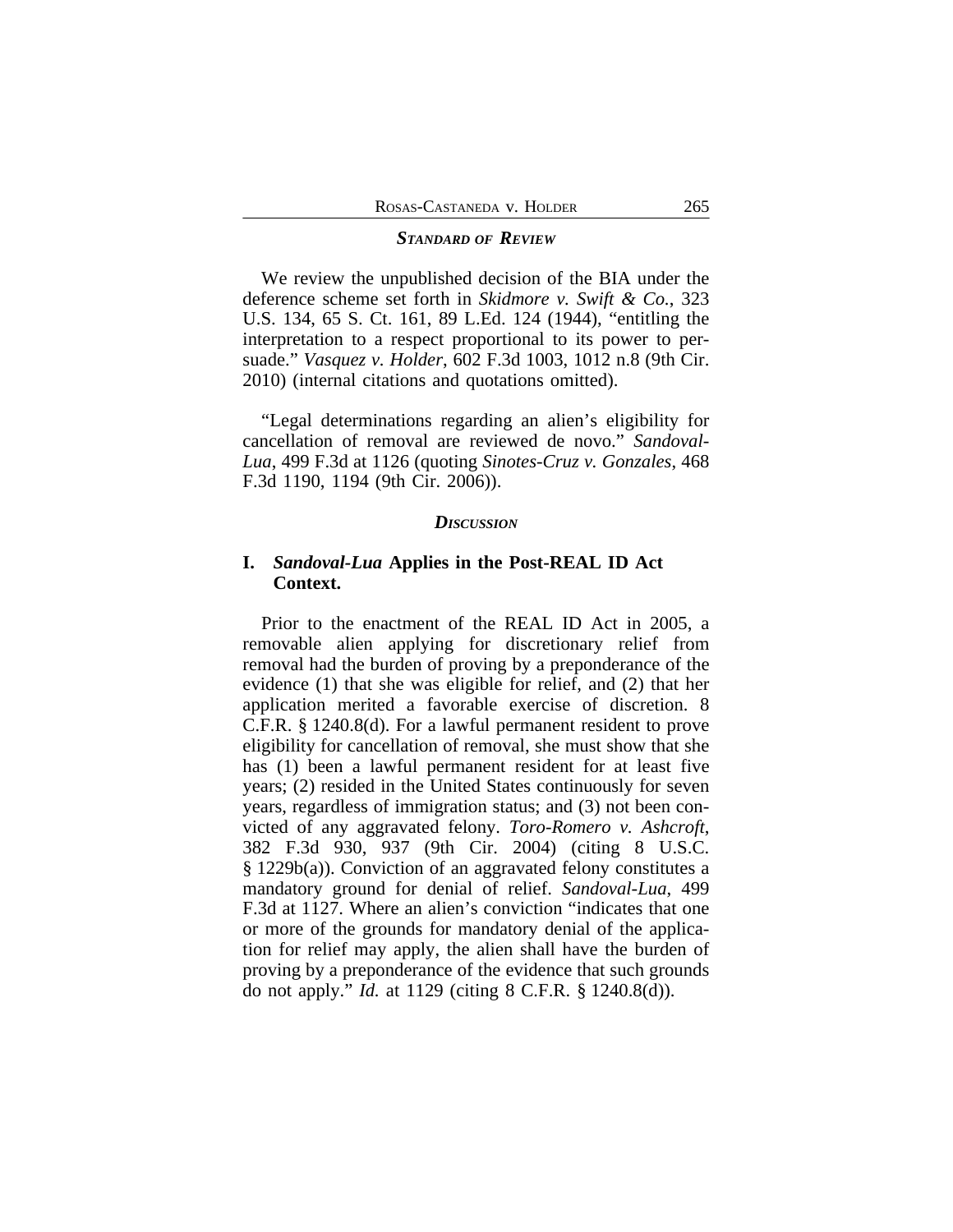**[1]** In 2007, we decided *Sandoval-Lua*, the facts of which are similar to those in this case. In *Sandoval-Lua*, we upheld an IJ's decision finding a removable alien eligible for cancellation of removal because the statute under which the alien was convicted was divisible and the record of conviction was inconclusive as to whether the offense constituted an aggravated felony. *Id.* at 1124. Relying on the Supreme Court's decisions in *Shepard v. United States*, 544 U.S. 13, 125 S. Ct. 1254, 161 L. Ed. 2d 205 (2005), and *Taylor v. United States*, 495 U.S. 575, 110 S. Ct. 2143, 109 L. Ed. 2d 607 (1990), *Sandoval-Lua* held that under the modified categorical approach, the relevant inquiry was "whether the judicially noticeable documents establish that [the alien's] conviction *necessarily* was for all of the elements constituting an aggravated felony . . . . If the record of conviction does not so establish, [then the conviction] cannot amount to the generic offense, and [the alien] has carried his burden." 499 F.3d at 1131. We therefore held that "[b]y submitting an inconclusive record of conviction, Lua has affirmatively proven under the modified categorical analysis that he was not necessarily 'convicted of any aggravated felony.' " *Id.* at 1130 (quoting 8 U.S.C.§ 1229b(a)(3)).

We now consider whether the REAL ID Act has changed the law regarding an alien's burden of proof in cancellation of removal actions in such a way that *Sandoval-Lua* has been statutorily overruled.

# **A. The Statutory Language of 8 U.S.C. § 1229a(c)(4)(A) Confirms That the REAL ID Act Codified the Existing Regulatory Scheme**.

**[2]** The REAL ID Act amended the Immigration and Nationality Act in 2005, inserting paragraph (4), titled "Applications for Relief from Removal," into 8 U.S.C.§ 1229a(c). Pub. L. No. 109-13, § 101(d)(2), 119 Stat. 231 (2005). The statute reads: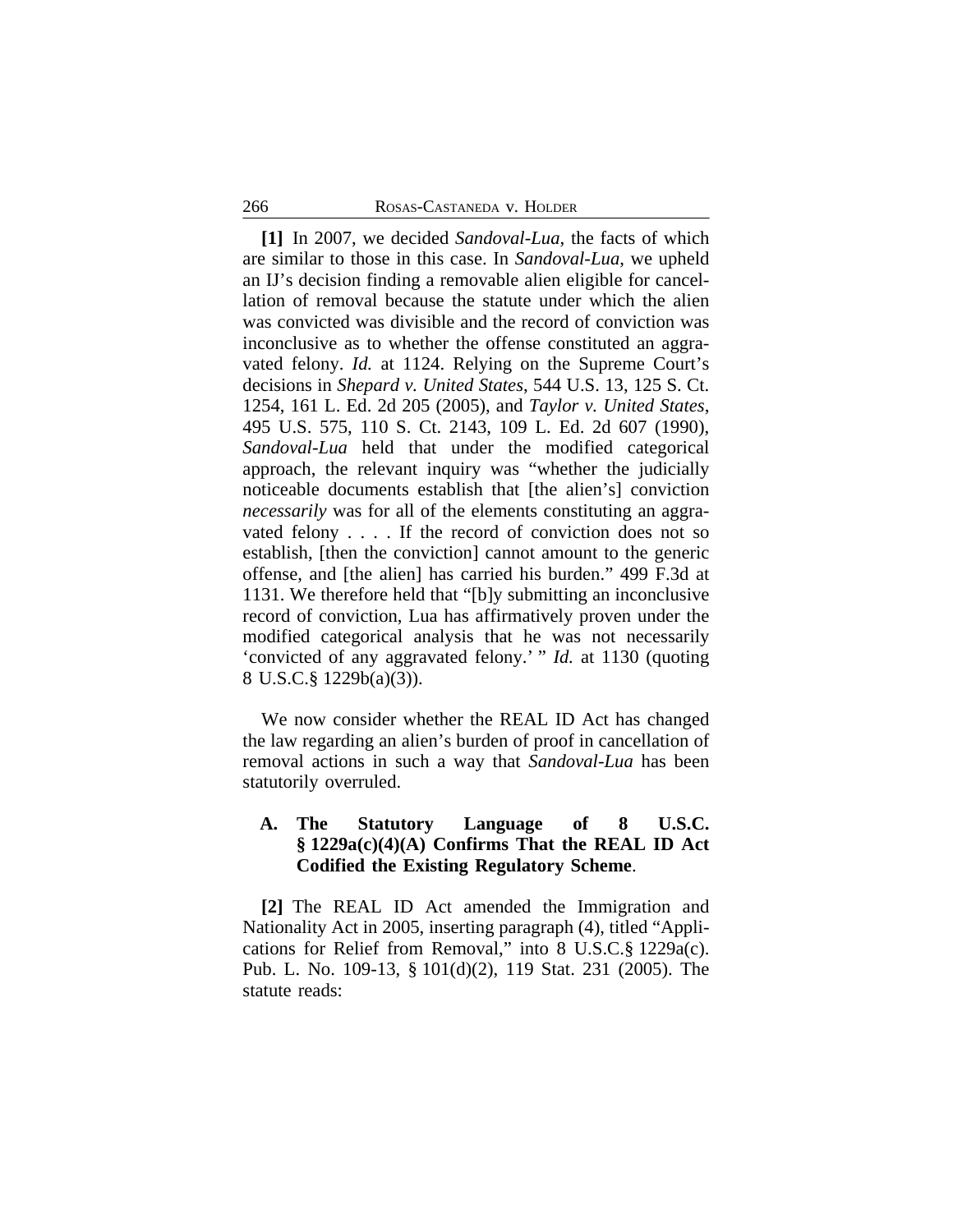An alien applying for relief or protection from removal has the burden of proof to establish that the alien (i) satisfies the applicable eligibility requirements; and (ii) with respect to any form of relief that is granted in the exercise of discretion, that the alien merits a favorable exercise of discretion.

8 U.S.C. § 1229a(c)(4)(A). This provision appears no different in substance than the requirement stated in the regulation at issue in *Sandoval-Lua*. That regulation, 8 C.F.R. § 1240.8(d), reads:

The respondent shall have the burden of establishing that he or she is eligible for any requested benefit or privilege and that it should be granted in the exercise of discretion.

Under both the recently enacted Act and the pre-existing regulation, aliens applying for cancellation of removal have the burden of establishing (1) their eligibility for relief, and (2) that their applications merit a favorable exercise of discretion. There is no evidence to suggest that the burden of proof in 8 C.F.R. § 1240.8(d) was adopted with any extraordinary meaning, or that Congress intended the REAL ID Act to distinguish or supersede the regulation's meaning in any way. Indeed, 8 C.F.R. § 1240.8(d) is still a valid regulation, in force with no apparent change to its terms or their meaning since the enactment of the REAL ID Act. Because the enactment of 8 U.S.C. § 1229a(c)(4)(A) merely codifies the regulation at 8 C.F.R. § 1240.8(d), the REAL ID Act did not work any change in that law that affects *Sandoval-Lua*'s logic, holding, or applicability.

- **B. The Statutory Language of 8 U.S.C. § 1229a(c)(4)(B) Does Not Grant an IJ Authority to Require an Alien to Supplement the Record of Conviction.**
- **[3]** The text of 8 U.S.C. § 1229a(c)(4)(B) reads: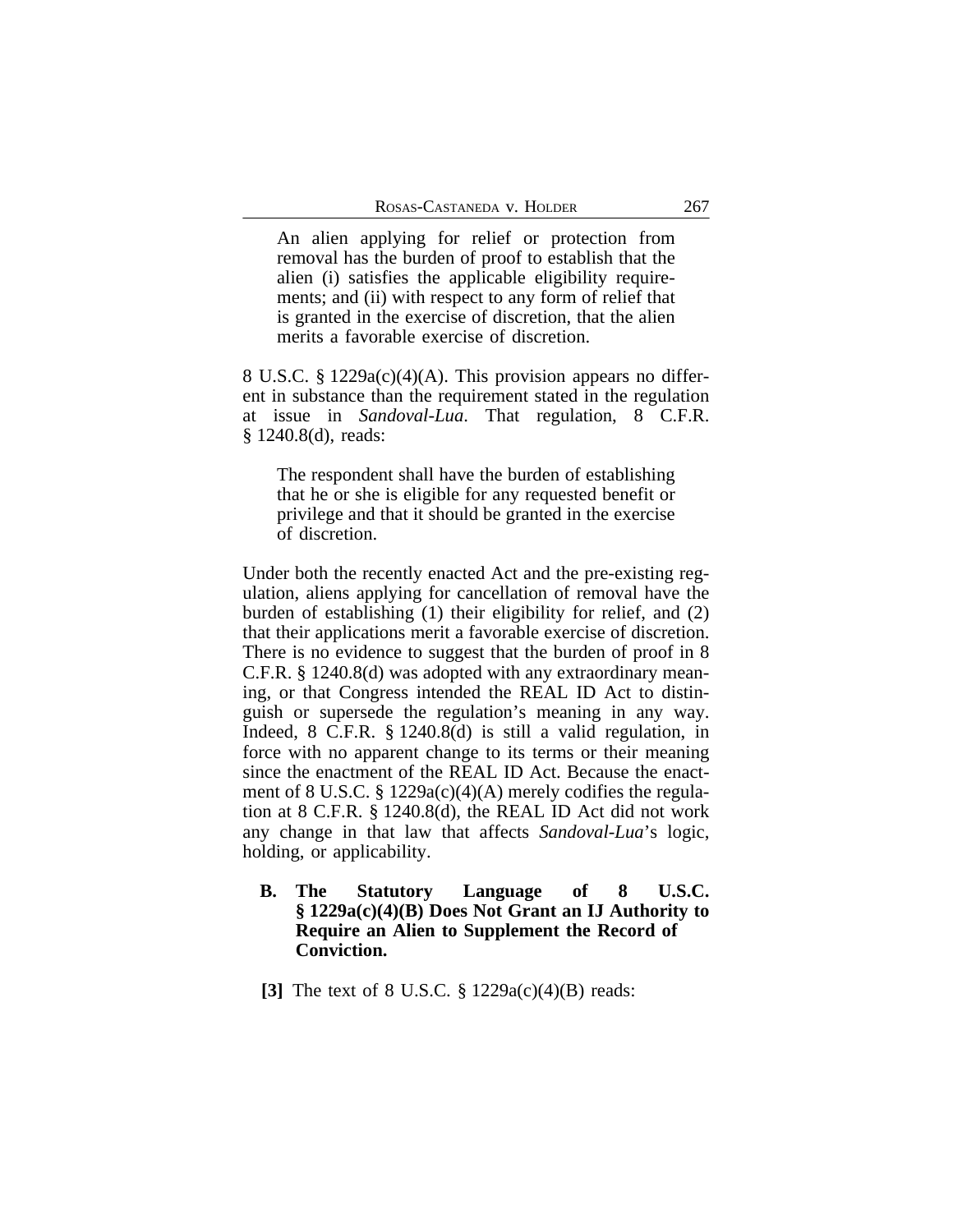The applicant must comply with the applicable requirements to submit information or documentation in support of the applicant's application for relief or protection as provided by law or by regulation or in the instructions for the application form. In evaluating the testimony of the applicant or other witness in support of the application, the immigration judge will determine whether or not the testimony is credible, is persuasive, and refers to specific facts sufficient to demonstrate that the applicant has satisfied the applicant's burden of proof. In determining whether the applicant has met such burden, the immigration judge shall weigh the credible testimony along with other evidence of record. Where the immigration judge determines that the applicant should provide evidence which corroborates otherwise credible *testimony*, such evidence must be provided unless the applicant demonstrates that the applicant does not have the evidence and cannot reasonably obtain the evidence.

(emphasis added).

**[4]** The plain language of 8 U.S.C. § 1229a(c)(4)(B) unambiguously authorizes IJs to request corroboration of only *testimonial* evidence, and conspicuously excludes the authority to require an alien to corroborate "other evidence in the record." "[W]here Congress includes particular language in one section of a statute but omits it in another section of the same Act, it is generally presumed that Congress acts intentionally and purposely in the disparate inclusion or exclusion." *See Kucana v. Holder*, \_\_\_ U.S. \_\_\_, 130 S. Ct. 827, 838 (2010) (quoting *Nken v. Holder*, 556 U.S. \_\_\_, 129 S. Ct. 1749, 1759, 173 L. Ed. 2d 550 (2009)). The third sentence of 8 U.S.C. § 1229a(c)(4)(B), describing the universe of evidence available to support an IJ's decision, clearly distinguishes "testimony" from "other evidence in the record." In light of this distinction, the charge to the IJ in the second sentence to "de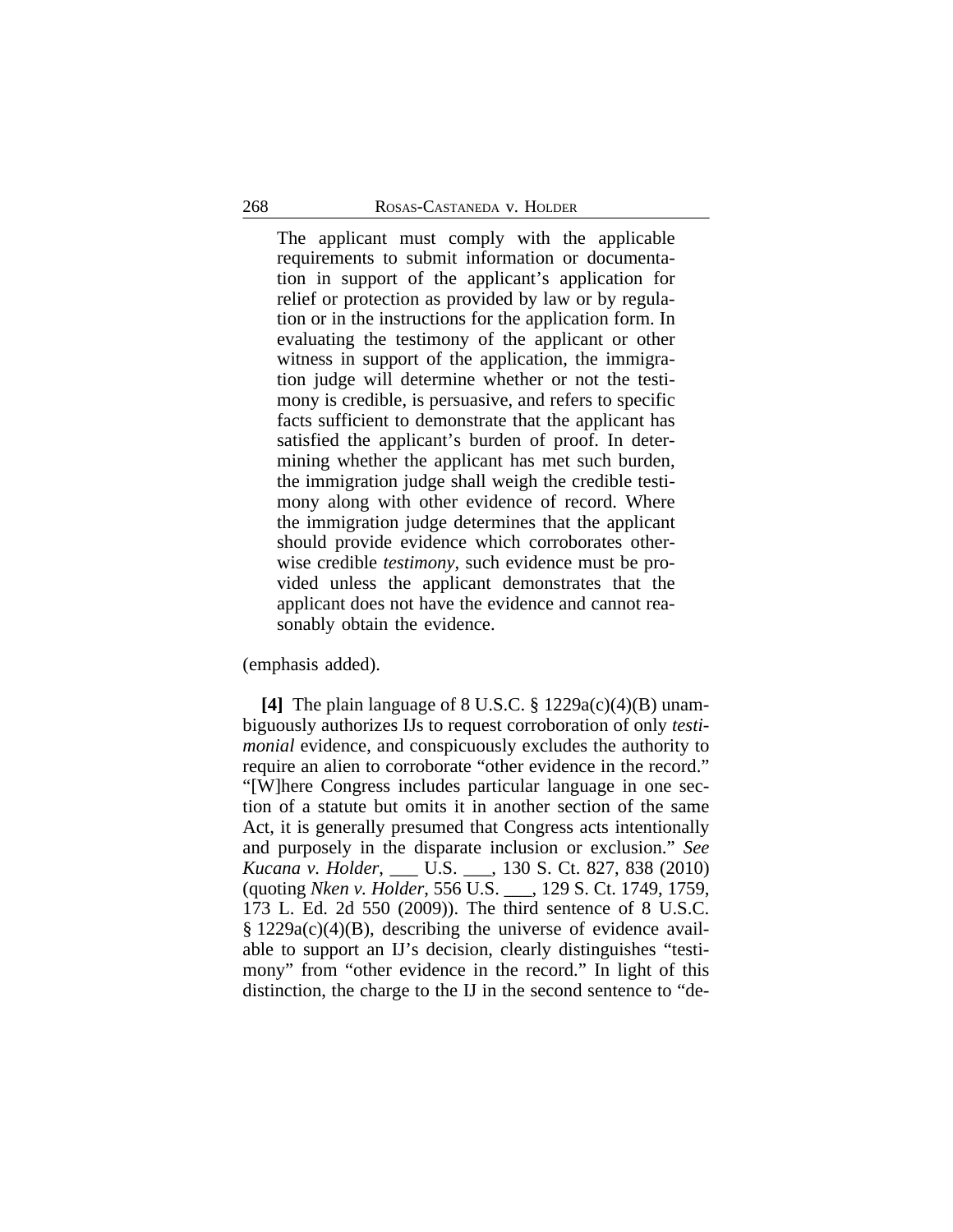termine whether or not *testimony* is credible" and the grant of the authority to the IJ in the fourth sentence to request that "the applicant . . . provide evidence which corroborates otherwise credible *testimony*" should naturally be circumscribed to refer only to *testimony*, and not to "other evidence in the record," such as conviction documents. *Id.* (emphases added).

Furthermore, the authority to require corroborating evidence focuses on the issue of "*credible* testimony" and an applicant's credibility generally, 8 U.S.C.  $\S 1229a(c)(4)(B)$ (emphasis added); however, there are no issues of credibility raised by the narrow set of judicially noticeable documents available under *Shepard*, 544 U.S. at 16, to determine if an alien's conviction renders him ineligible for relief. *See* Fed. R. Evid. 201(b) ("A judicially noticed fact must be one not subject to reasonable dispute . . . .").

The plain language of the statute therefore demonstrates that Congress was unambiguous in its intent to grant an IJ authority to request corroboration of only testimonial evidence under 8 U.S.C. § 1229 $a(c)(4)(B)$ . Moreover, the BIA could not have reasonably concluded that 8 U.S.C. § 1229a(c)(4)(B) extended the scope of the IJ's authority to request evidence corroborating "otherwise credible testimony" to include judicially noticeable conviction documents. Having determined that there is no statutory ambiguity in 8 U.S.C.  $\S 1229a(c)(4)(A)$  or (B), we find the BIA's position incorrect, and accord it no deference. *See Choin v. Mukasey*, 537 F.3d 1116, 1120-21 (9th Cir. 2008).

**[5]** "We are bound by circuit precedent unless there has been a substantial change in relevant circumstances . . . or a subsequent en banc or Supreme Court decision that is clearly irreconcilable with our prior holding." *United States v. Vasquez-Ramos*, 531 F.3d 987, 991 (9th Cir. 2008) (internal citations omitted). Because the REAL ID Act has made no change in the law that would make our precedent in *Sandoval-Lua* inapplicable to applications for relief submitted under the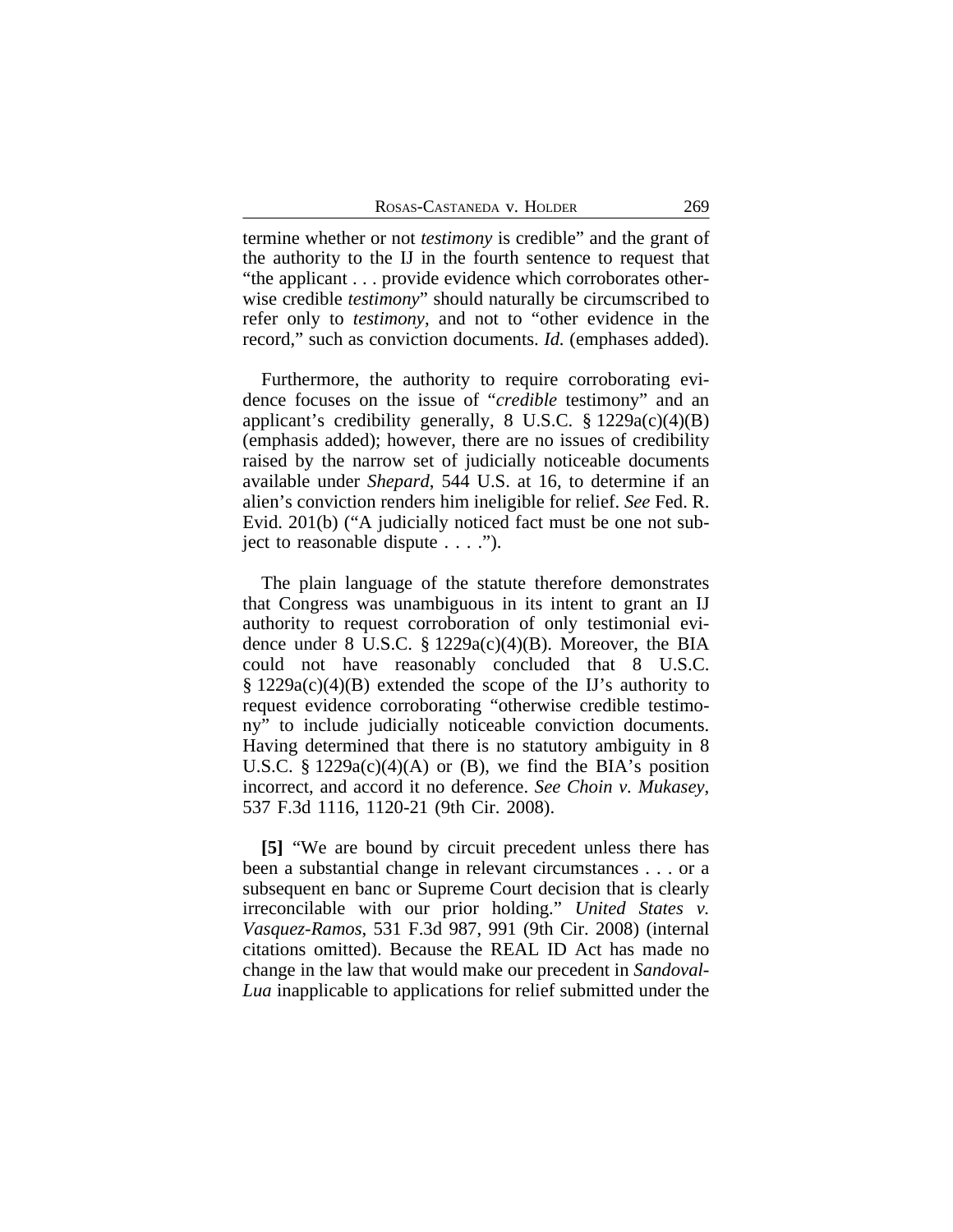REAL ID Act, we hold that the BIA erred in failing to apply *Sandoval-Lua* to Rosas-Castaneda's application for cancellation of removal.

## **II. The Record of Conviction Is Inconclusive as to Whether Rosas-Castaneda's Offense Qualifies as an Aggravated Felony.**

**[6]** To determine whether Rosas-Castaneda's conviction for "attempted transportation for sale of more than two pounds" under Ariz. Rev. Stat. § 13-3405 constitutes an aggravated felony under  $8$  U.S.C.  $\frac{8}{3}$  1101(a)(43)(B), the court applies the two-step categorical approach articulated in *Taylor*. **2** *See Parrilla v. Gonzales*, 414 F.3d 1038, 1042-44 (9th Cir. 2005).

**[7]** Rosas-Castaneda's statute of conviction provides in relevant part: "A person shall not knowingly . . . transport for sale, import into this state or offer to transport for sale or import into this state, sell, transfer or offer to sell or transfer marijuana." Ariz. Rev. Stat. § 13-3405(A)(4). A conviction under this statute does not qualify categorically as an aggra-

Whether Rosas-Castaneda's offense qualifies as a aggravated felony turns on whether the elements, rather than the circumstances, of his conviction fall within the scope of the generic drug trafficking crime. *Sandoval-Lua* clearly applies*. Nijhawan* merely reaffirms that it does.

**<sup>2</sup>**The government argues that the Supreme Court's decision in *Nijhawan v. Holder*, \_\_\_ U.S. \_\_\_, 129 S. Ct. 2294, 174 L. Ed. 2d 22 (2009), has undermined *Sandoval-Lua*; however, *Nijhawan* is inapposite. In *Nijhawan*, the Court "added a new step to the familiar categorical/modifiedcategorical approaches first announced in *Taylor* [ ]. Under this approach, we must first decide whether a requirement under a generic crime is an 'element' of the generic crime instead of simply a description of the 'particular circumstances' in which the offender committed the crime on a specific occasion." *Kawashima v. Holder*, 615 F.3d 1043, 1054 (9th Cir. 2010). As the Court has recently stated, *Nijhawan* affects those documents noticeable under *Shepard* only in cases where a circumstance-specific inquiry is required. *See Carachuri-Rosendo v. Holder*, 130 S. Ct. 2577, 2586 n.11 (2010).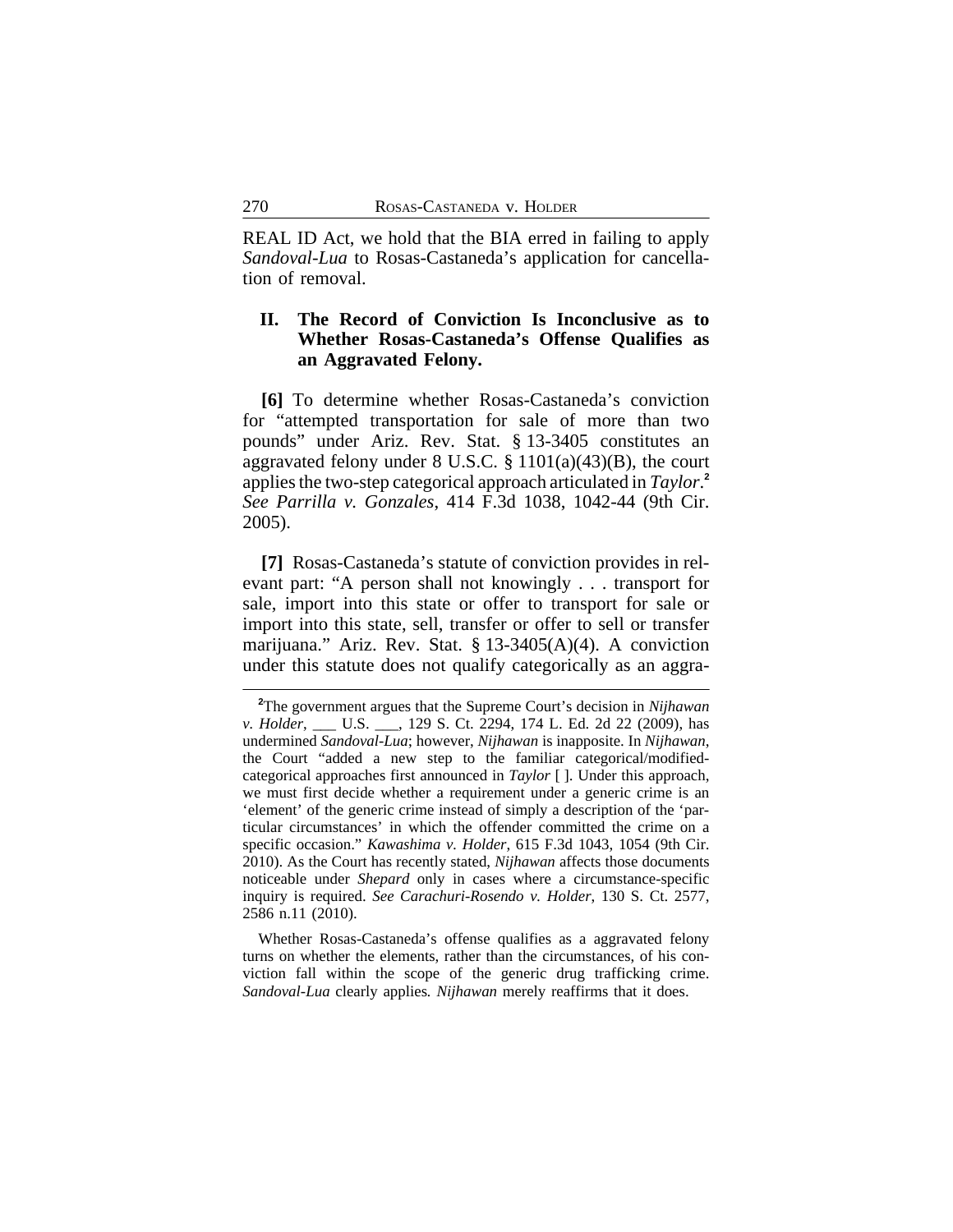vated felony because it contains solicitation offenses,**<sup>3</sup>** which we have held do not qualify as aggravated felonies within the meaning of 8 U.S.C. § 1101(a)(43)(B). *See Sandoval-Lua*, 499 F.3d at 1130 (citing *Leyva-Licea v. INS*, 187 F.3d 1147, 1150 (9th Cir. 1999)). Because Ariz. Rev. Stat. § 13-3405 "punishes solicitation, the full range of conduct encompassed by the statute does not constitute an aggravated felony under 8 U.S.C. § 1101(a)(43)(B)." *Sandoval-Lua*, 499 F.3d at 1128 (quoting *United States v. Rivera-Sanchez*, 247 F.3d 905, 909 (9th Cir. 2001)).

**[8]** Turning to the modified categorical approach, we consider "whether the record contains judicially noticeable documents which satisfy [Rosas-Castaneda's] burden establishing by a preponderance of the evidence that his controlled substance conviction under [Ariz. Rev. Stat. § 13- 3405] does not constitute a conviction of an aggravated felony." *Sandoval-Lua*, 499 F.3d at 1129. The list of judicially noticeable documents that this court may consider in applying the modified categorical approach is limited to the "charging document, written plea agreement, transcript of plea colloquy, and any explicit factual finding by the trial judge to which the defendant assented." *Id.* (quoting *Shepard*, 544 U.S. at 16). Where a record of conviction proves inconclusive, an alien carries his burden of proving by a preponderance of the evidence that she has not been convicted of an aggravated felony. *Id.* at 1130. The record in this case includes the charging document and a copy of the plea agreement. Together these documents reveal only that Rosas-Castaneda was convicted of one count of "[a]ttempted transportation of marijuana for sale, involving more than two pounds, a class 3 felony in violation of Ariz. Rev. Stat. §§ 13-1001, 13-3405, 13-3401, 13-610, 13- 701, 13-702, and 13-801."

**<sup>3</sup>**The inclusion of the phrases "offer to transport for sale or import into this state," and "offer to sell or transfer marijuana" demonstrates that this statute includes solicitation offenses. *See Sandoval-Lua*, 499 F.3d at 1130.